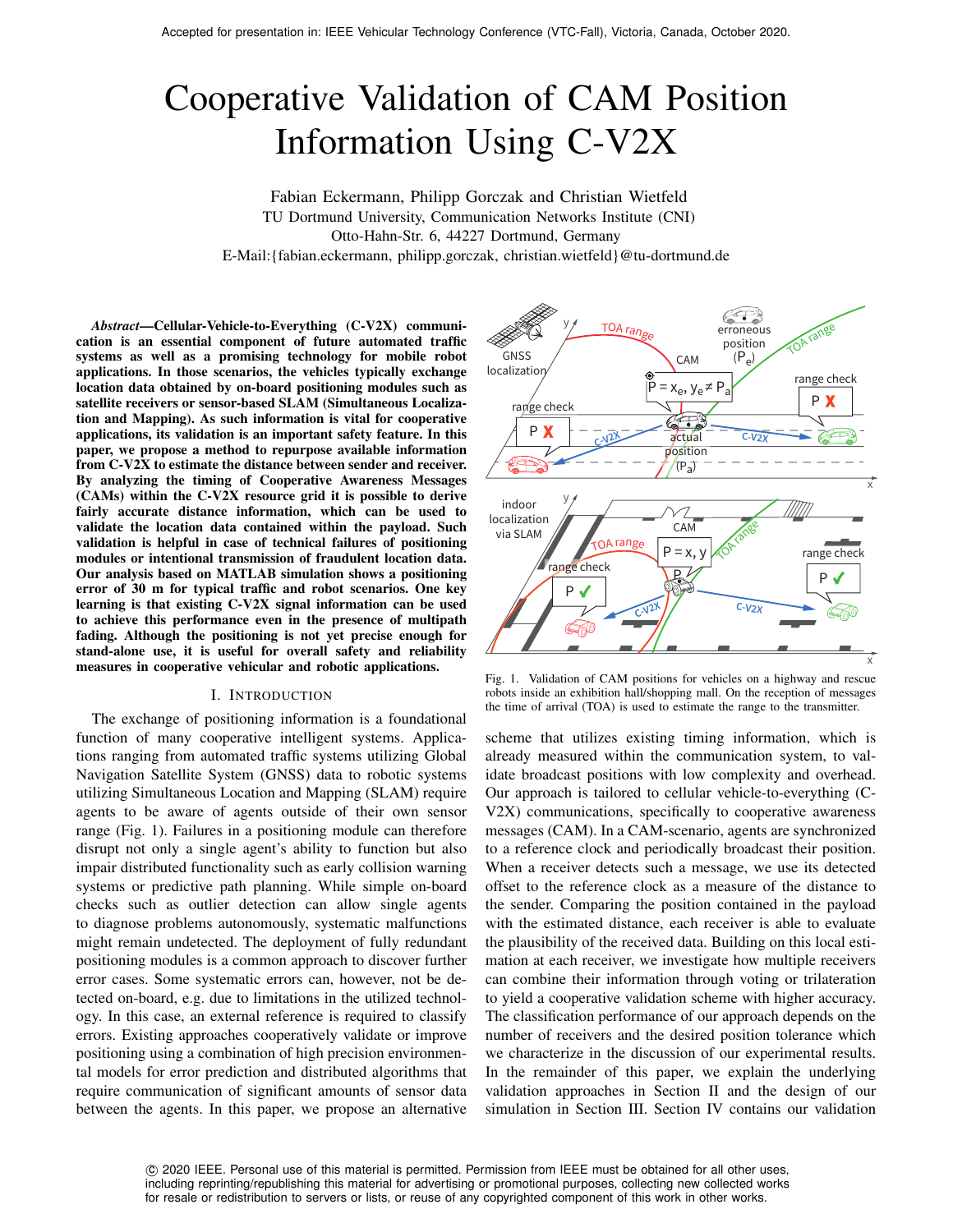results. We finally conclude the paper in Section V.

# *A. Related Work*

The research in the field of the enhancement of GNSS positioning is manifold, as GNSS localization errors might have severe impacts on the system safety. An algorithm for local interference compensation of GNSS systems is introduced in [1]. While a possible accuracy gain of more than 45% is achievable, high precision 3D models of the environment are necessary for this ray-tracing approach. The enhancement of vehicles GNSS position by cooperative information exchange is presented in [2]. V2X communication is used to exchange GNSS pseudoranges to compute reliable confidence domains. Localization using LTE signaling has also been studied in the past. In [3] the achievable localization accuracy of LTE positioning reference signals is investigated. While sub-centimeter level precision is achieved within this analysis, these results are not realistic as propagation effects are not included. The maximum positioning accuracy for Vehicle-to-Infrastructure (V2I) communication over LTE is investigated in [4]. For the maximum LTE bandwidth of 100 MHz sub-meter level position accuracies are achievable. An LTE-based vehicular position tracking in the field is studied in [5]. The ESPRIT and Kalman Filter for Time-of-Arrival Tracking (EKAT) algorithm is used to obtain position accuracies around 20-30 m based on LTE downlink signals. Vehicle-to-Vehicle (V2V) based cooperative localization is presented in [6]. GNSS measurements are exchanged to mitigate multipath effects and improve the positioning accuracy to fulfill the safety requirements for autonomous driving. An 802.11p-based approach using V2V and V2I communication to improve vehicles GNSS accuracy is proposed in [7]. Instead of timing information, the received signal strength of periodic beacon messages is used to achieve a estimation accuracy of approximately 1 m. However, this precision is based on aggregation of multiple measurements over time, not for a single measurement.

Of course it is also always possible to add a secondary localization system to improve the position accuracy i.e. add Ultra-Wideband (UWB) systems with centimeter precision [8] for robotic indoor scenarios or as in [9], where UWB ranges are exchanged over V2V communication to achieve a localization accuracy at sub-meter level.

In this work we aim for a low complexity approach to validate position information without the need for additional hardware such as UWB and by utilizing timing information already present within C-V2X modems, rather than requiring additional computational effort for channel estimation schemes such as ESPRIT.

# II. RANGE ESTIMATION AND VALIDATION USING C-V2X

The C-V2X specification is a part of the fourth and fifth generation of mobile communication systems (4G and 5G) standardized by 3GPP. It has been specifically designed to allow ad-hoc broadcasting of periodic status messages. This communication pattern enables cooperative awareness which is especially useful in intelligent transportation systems (ITS)



Fig. 2. Examples of the cross correlation of expected and received reference signals. Due to multipath fading the prominent path does not always correspond to the LOS, which is vital for position estimation.

for road safety and autonomous driving as well as in cooperative robotic applications such as exploration or search and rescue missions. The automotive sector has standardized cooperative awareness messages (CAM) to enable next generation vehicles, to exchange GNSS positions and further status information such as speed or heading. On lower layers, periodic ad-hoc communication in C-V2X is enabled by a number of design attributes that set it apart from infrastructurebased mobile communication. The physical sidelink is a direct communication link between C-V2X agents, that is independent from cellular network coverage, using a distributed channel access scheme. Furthermore, the number of reference signals utilized for signal detection and channel estimation is increased, addressing high relative speeds of agents and decentralized time synchronization. Timing of transmissions is organized in a fixed grid of subframes of 1 ms. Assuming sufficient synchronization among the UEs, the time elapsed between the local start of a subframe and the start of a received signal, the sample offset, can be used as an estimate for the signal propagation time and thus the distance to the sender. The accuracy of this estimate depends on the synchronization error and the signal detection method. At the receiver, precomputed, expected demodulation reference signals (DMRS) are usually cross-correlated with received signals to detect the start of a specific transmission. The maximum of this correlation indicates the instance of the reference signal that arrived with the highest power, increasing the chance of successful decoding. It is important to note that in a multipath environment, the strongest path might not always be the direct line-of-sight (LOS), making a correlation peak less than ideal for range estimation, see Fig. 2. Furthermore, the precision of the range estimate depends on the sampling time of the receiver. In C-V2X, it is derived from the utilized channel bandwidth. For a sidelink channel bandwidth of 10 MHz the sampling time is approximately 65 ns (15.36 MHz rate) which translates to a range estimation granularity of 19.53 m. With these considerations on precision and accuracy of timing offset based range estimation in mind, the remainder of this section, details our proposed approach to evaluate and combine measurements.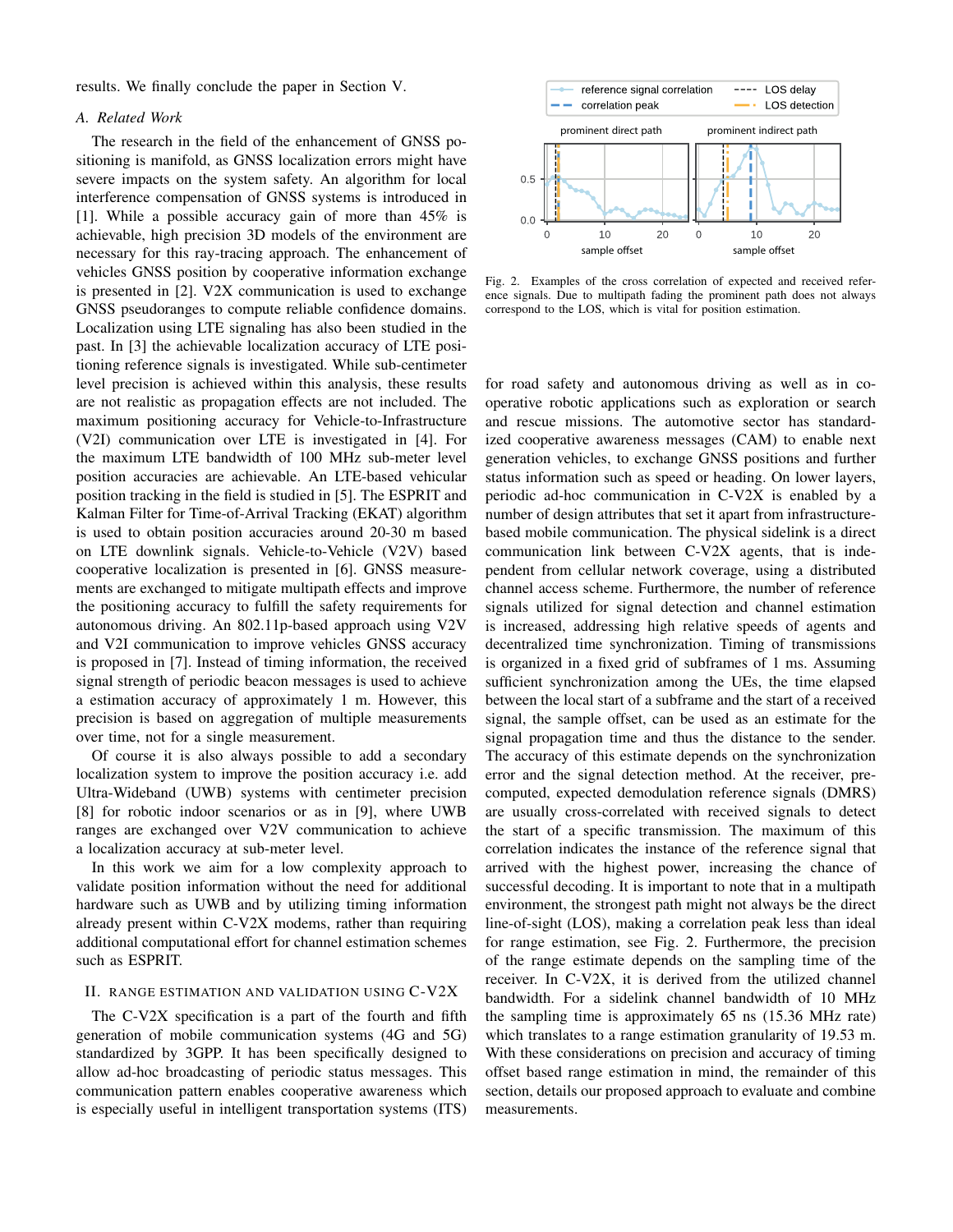

Fig. 3. Iterative trilateration scheme that increases robustness against outliers caused by multipath propagation. The scheme is most effective against small outlier ratios, thus we first attempt to recover LOS information as illustrated in Fig. 2.

#### *A. Secondary correlation metrics for path detection*

We expect prominent paths in the propagation channel to result in path length and power dependent peaks in the reference signal correlation data. As a low complexity method of detecting prominent paths, we extract local maxima and saddle points from the correlation function by additionally analyzing its central finite difference. Since multipath fading in combination with Doppler shift, can cause minor additional peaks in the correlation function, we apply a threshold of half of the global peak used for frame decoding to identify strong paths and use the first sample matching these criteria as an estimate of the LOS delay. A comparison of the basic peak correlation and the extended LOS detection is shown by Fig. 2.

Applying the method described above yields a number of sample offsets that are estimated to represent a path the physical signal could have taken through the environment. We utilize this information to validate received position data using two different methods.

#### *B. Matching range and prominent path occurrence*

We can expect that distances to accurate positions coincide with detected prominent path lengths more often than distances to erroneous positions do. Based on this statistical correlation, each receiver can classify a received message autonomously: After decoding a message, the receiver uses the received position data to determine its hypothetical distance to the sender. The validity of the position data is classified by evaluating whether the corresponding sample offset coincides with a prominent path candidate. To enhance the confidence of the estimation, the votes of multiple receivers can be combined in a majority decision.

While this approach is simple and requires no computational effort other than the LOS detection, it does not exploit information contained in the geometrical relation of multiple measurements. In order to incorporate this information, which is readily available through the CAM message exchange, we propose an additional approach that starts by estimating the position of the sender through timing information.

# *C. Trilateration via LOS path*

When a message has been successfully decoded, the correlation function is analyzed to find a LOS delay as described above. The estimated LOS timings of multiple receivers are aggregated to trilaterate the sender's position. The difference between this position and the CAM position is the trilateration error, that will be used as performance indicator within this

work. This estimation requires knowledge of other receiver's positions and estimated ranges. Since positions are already exchanged through CAM, a straightforward approach could be to insert a list of past measured ranges into a CAM broadcast. The trilateration approach analyzed in this paper starts with an initial linear approximation [10], followed by a Gauss-Newton optimization. Robustness against timing errors caused by multipath propagation and sampling granularity is increased by an iterative outlier removal scheme as presented in [11]. Range measurements disagreeing with the current estimate are iteratively removed until all residuals lie within a one sample range, as illustrated in Fig. 3. The performance of both approaches depends on the number of receivers whose estimates are combined. Hence we evaluate three vehicular highway scenarios with different traffic densities: free, stable and congested (7, 20, 40 vehicles/km/lane) based on [12].

#### III. SIMULATION DESIGN

The performance of our proposed validation schemes is evaluated through numerical simulations based on standardized C-V2X channel models and performance data. A GNSS based time synchronization of all agents, as defined in the C-V2X standard, is assumed. For the simulation of the C-V2X physical layer, the MATLAB LTE Toolbox is used. The receiver sensitivity is set to match the Block Error Rate (BLER) to receive power relationship of the field experiments published in [13]. To obtain a computationally efficient way of running large scale simulations, we first abstract block and timing error models based on 1,000,000 simulated physical layer transmissions. The receive power, BLER distribution and the fitted BLER model based on a logistic function is shown in Fig. 4.



Fig. 4. BLER distribution based on receive power measurements from [13] and the resulting model abstraction used in the simulation.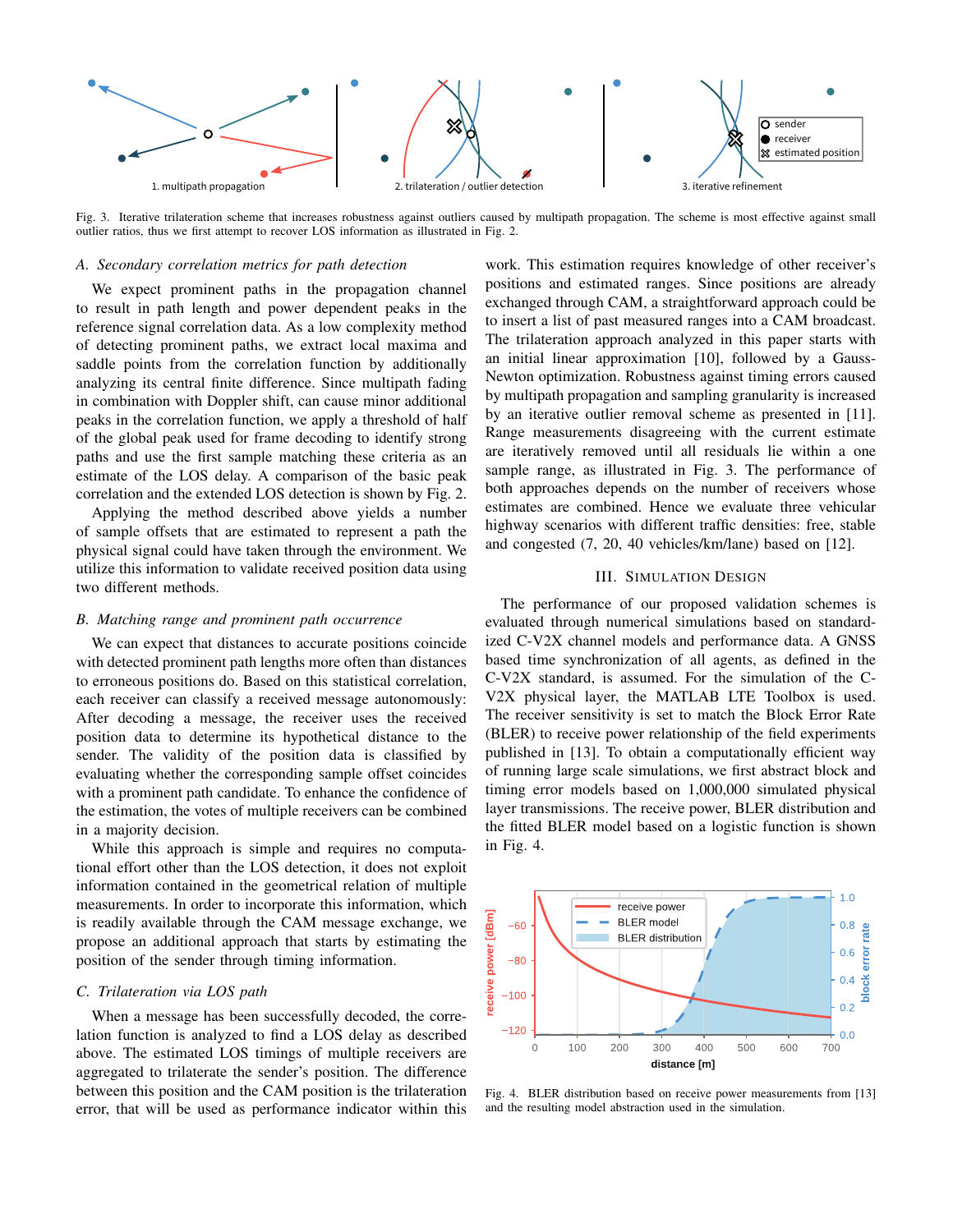

Fig. 5. EVA channel and offset distribution for correlation peak and LOS detection with fitted Gaussian Mixture Models.

The propagation channel is modeled with the Extended Vehicular A model (EVA) as proposed by 3GPP for fading [14] and an ITU P.1411-6 vehicular communication model for path loss [15]. Histograms showing the timing detection accuracy of peak and LOS detection schemes are shown in Fig. 5. Note that the peak detection scheme detects strong indirect paths in a large number of cases. The resulting timing offsets coincide with strong delay taps in the EVA channel model. Our proposed LOS detection scheme is able to reduce these false detections, although not completely eliminate it. To ease the computational load of subsequent simulations, the timing detection errors are fitted through Gaussian Mixture Models that are overlaid in Fig. 5. A summary of the relevant simulation parameters used in this paper is depicted by TABLE I.

# IV. VALIDATION RESULTS

With models for successful decoding and timing detection in place, we can efficiently evaluate the range matching and trilateration approaches for position validation. Each validation scenario places a number of vehicles randomly on a stretch of road as specified in TABLE I. One vehicle then sends a position that is affected by a random error of up to 500 meters, which is the maximum transmission range (Fig. 4). Since the validation task is a classification problem, sensitivity and specificity are used as the primary statistical performance measures. Sensitivity, also known as the true

TABLE I SIMULATION PARAMETERS

| <b>GENERAL PARAMETERS</b>                                                                                                                                                                               |                                                                                          |
|---------------------------------------------------------------------------------------------------------------------------------------------------------------------------------------------------------|------------------------------------------------------------------------------------------|
| lane-width<br>number of lanes<br>lane-length<br>traffic densities                                                                                                                                       | $3.7 \text{ m}$<br>10<br>$1500 \; \mathrm{m}$<br>7, 20, 40 vehicles/km/lane              |
| <b>C-V2X PARAMETERS</b>                                                                                                                                                                                 |                                                                                          |
| sidelink frequency<br>sidelink channel bandwidth<br>resource blocks per subchannel<br>modulation and coding scheme<br>sampling rate<br>transmit power<br>fading channel model<br>pathloss channel model | 5.9 GHz<br>$10$ MHz<br>10<br>5<br>15.36 MHz<br>$23$ dBm<br>EVA [14]<br>ITU P.1411-6 [15] |



Fig. 6. Validation performance for a single receiver using the range matching approach. The discrete steps are due to the C-V2X sampling rate.

positive rate describes the proportion of erroneous positions that are correctly identified. The specificity (true negative rate) defines the proportion of valid positions, that are classified as such. These metrics are related to the position tolerance i.e. the difference between a CAM position and an estimated position above which the CAM position is classified as invalid.

#### *A. Range matching based classification*

For the range matching based approach each receiver evaluates the cross correlation of the received and the expected reference signal at the sample that corresponds to the hypothetical distance to the sender. Therefore it is possible for each receiver to individually decide whether the senders position is accurate. In Fig. 6 the sensitivity and the specificity of an individual offset evaluation is presented. For this method a sweet spot at 80 m position tolerance exists, as this is the only tolerance where both, the sensitivity and the specificity are above 50 %. The combination of multiple classification results for different traffic densities is shown in Fig. 7. Using majority voting, we can boost the ensemble confidence to around 60 % in low traffic densities and 80 % in high traffic densities. But again, this can only be achieved at the sweet spot.



Fig. 7. Sensitivity and specificity of the offset evaluation combined from multiple receivers for different traffic densities (in [vehicles/km/lane]). The discrete steps are caused by the C-V2X sampling rate.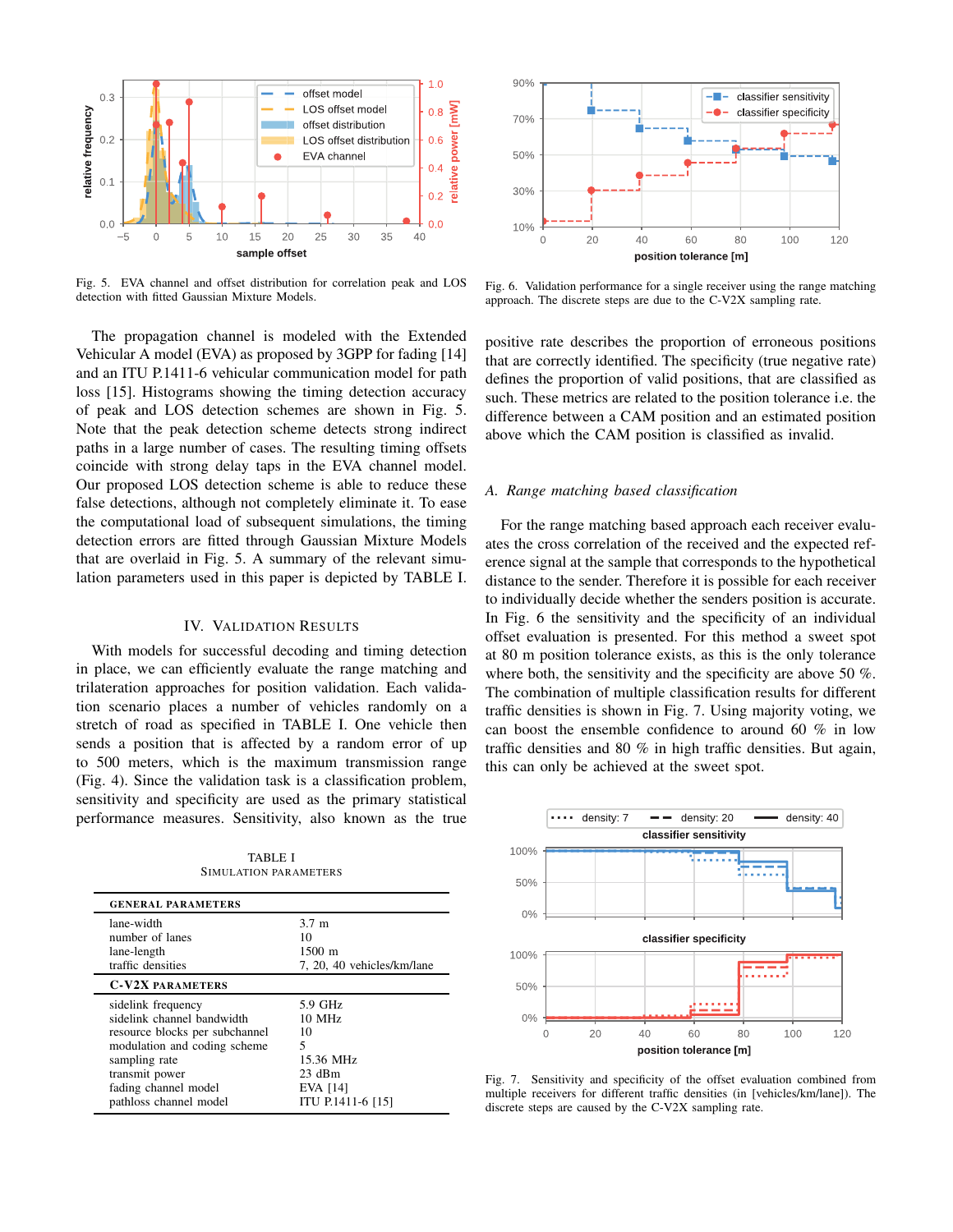

Fig. 8. Trilateration error for different traffic densities.

#### *B. Trilateration based classification*

Fig. 8 depicts the trilateration error for different traffic densities. As expected a higher traffic density decreases the maximum trilateration error from 50 m to 22 m. For a stable traffic density (20 vehicles/km/lane) a maximum trilateration error of 30 m and a median error of 10 m can be achieved. The sensitivity and specificity of the triangulation based validation approach is shown by Fig. 9. Invalid positions can be classified with approximately 99% confidence across all evaluated tolerances. The sensitivity slightly decreases when tolerance increases. This can be explained by an increase of the valid area and together with its circumference, making it likelier for simulated positions to lie close to this decision boundary. These positions are harder to classify and slightly more of them are falsely classified as valid. The specificity of the classification highly correlates to the distribution of the trilateration error. The saturation of the specificity is reached if the position tolerance matches the maximum of the trilateration error (shown in Fig. 8). Starting from this point, all correct positions can be classified as such and the classification is almost perfect. For a traffic density of 7 vehicles/km/lane a a position tolerance of 50 m is necessary to reach a sensitivity of 99 % and a specificity of  $\approx$ 100 %. For a density of 40 vehicles/km/lane even better results are achieved for half the position tolerance.

### V. CONCLUSION

In this paper, we presented how existing measurements from the C-V2X physical layer can be used with little computation and communication effort to validate positioning data. Using a trilateration algorithm, and an position tolerance of 22-50 m, we classify errors with a confidence of 99% even in low traffic densities while at the same time being robust against false positives. When decentrally validating ranges for a minimum complexity approach, there is a sweet spot in which each receiver acts as a weak classifier for both positive and negative cases. Using majority voting, we can boost the ensemble confidence to around 60 % in low traffic densities and 80 % in high traffic densities. In future work we will evaluate whether neural networks can effectively validate ranges based on the receiver correlation values without overfitting to specific channel models. Furthermore, we consider gathering real world data with C-V2X capable hardware to validate the concept introduced in this work.



Fig. 9. Classification performance using trilateration on offsets obtained by LOS detection for different traffic densities (in [vehicles/km/lane]).

#### ACKNOWLEDGMENT

Part of this work has been supported by Deutsche Forschungsgemeinschaft (DFG) within the Collaborative Research Center SFB 876 "Providing Information by Resource–Constrained Analysis", project B4 as well as the German Federal Ministry of Education and Research (BMBF) for the projects A–DRZ (Establishment of the German Rescue Robotics Center, 13N14857) and CELIDON (Support for Rescuers by localization in training and mission, 13N15011)

#### **REFERENCES**

- [1] B. Niehoefer, F. Schweikowski, and C. Wietfeld, "LOcal interferenCe compensATion (LOCATe) for GNSS-based lane-specific positioning of vehicles," in *2016 IEEE 83rd Vehicular Technology Conference (VTC Spring)*, 2016, pp. 1–5.
- [2] K. Lassoued, P. Bonnifait, and I. Fantoni, "Cooperative localization with reliable confidence domains between vehicles sharing GNSS pseudoranges errors with no base station," *IEEE Intelligent Transportation Systems Magazine*, vol. 9, no. 1, pp. 22–34, 2017.
- [3] J. A. del Peral-Rosado, J. A. López-Salcedo, G. Seco-Granados, F. Zanier, and M. Crisci, "Achievable localization accuracy of the positioning reference signal of 3GPP LTE," in *2012 International Conference on Localization and GNSS*, 2012, pp. 1–6.
- [4] J. A. del Peral-Rosado, M. A. Barreto-Arboleda, F. Zanier, G. Seco-Granados, and J. A. López-Salcedo, "Performance limits of V2I ranging localization with LTE networks," in *2017 14th Workshop on Positioning, Navigation and Communications (WPNC)*, 2017, pp. 1–5.
- [5] M. Driusso, C. Marshall, M. Sabathy, F. Knutti, H. Mathis, and F. Babich, "Vehicular position tracking using LTE signals," *IEEE Transactions on Vehicular Technology*, vol. 66, no. 4, pp. 3376–3391, 2017.
- [6] G. Zhang, W. Wen, and L. Hsu, "A novel GNSS based V2V cooperative localization to exclude multipath effect using consistency checks," in *2018 IEEE/ION Position, Location and Navigation Symposium (PLANS)*, 2018, pp. 1465–1472.
- [7] A. J. Alami, K. El-Sayed, A. Al-Horr, H. Artail, and J. Guo, "Improving the car GPS accuracy using V2V and V2I communications," in *2018 IEEE International Multidisciplinary Conference on Engineering Technology (IMCET)*, 2018, pp. 1–6.
- [8] J. Tiemann, F. Eckermann, and C. Wietfeld, "ATLAS an open-source TDOA-based ultra-wideband localization system," in *2016 International Conference on Indoor Positioning and Indoor Navigation (IPIN)*, 2016.
- [9] G. M. Hoangt, B. Denis, J. Häirri, and D. Slock, "Cooperative localization in VANETs: An experimental proof-of-concept combining GPS, IR-UWB ranging and V2V communications," in *2018 15th Workshop on Positioning, Navigation and Communications (WPNC)*, 2018, pp. 1–6.
- [10] Y. Wang, "Linear least squares localization in sensor networks," *EURASIP Journal on Wireless Communications and Networking*, vol. 2015, 2015.
- [11] A. M. R. Ward, "Sensor driven computing," Ph.D. dissertation, University of Cambridge, 1998.
- [12] Transportation Research Board, *Highway Capacity Manual*. Transportation Research Board, National Research Council, 2000.